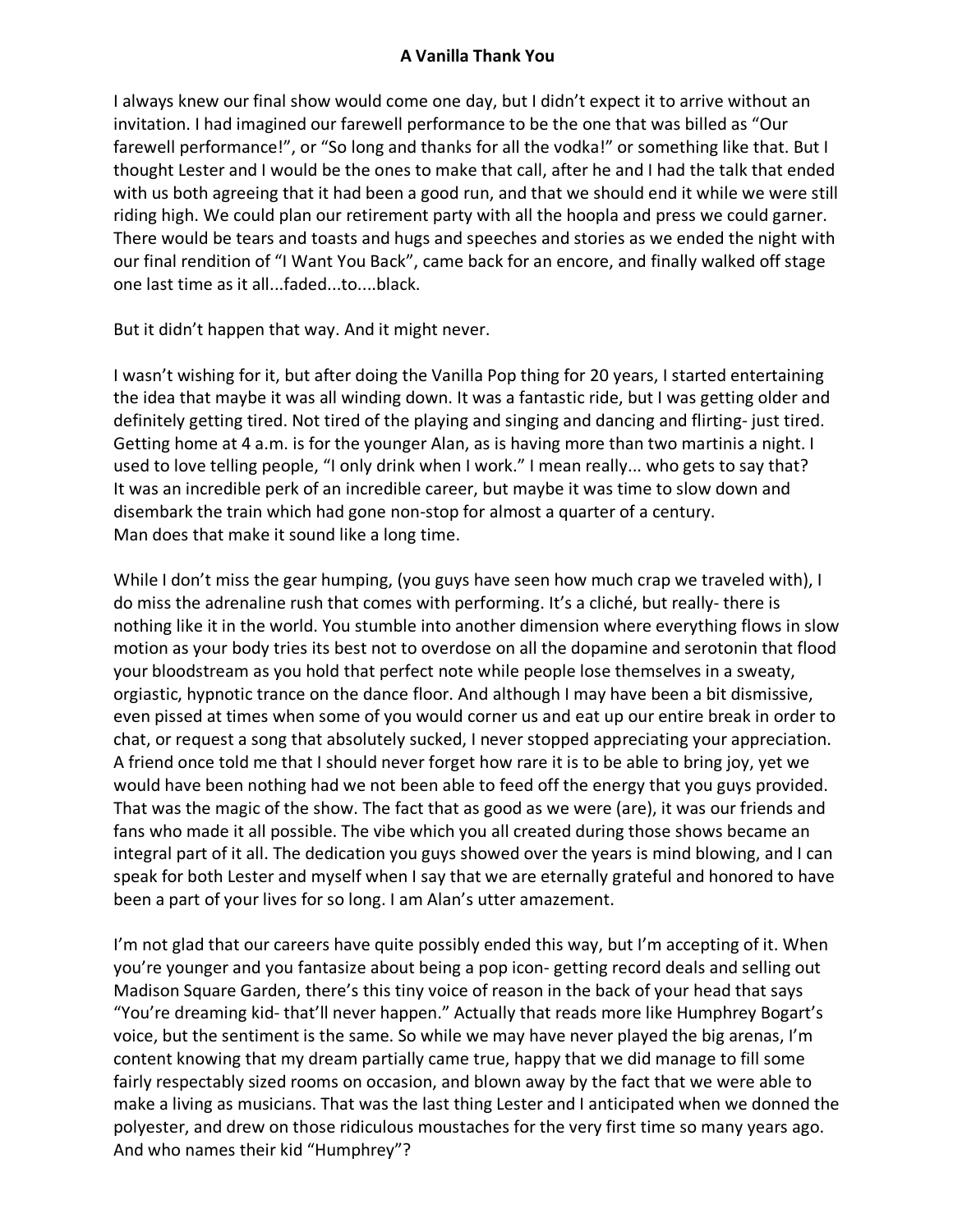During this downtime, I find myself going through the Vanilla Pop photo folders every so often, as I reminisce about a life that seems more and more distant every day. Even though our last show seems like a lifetime ago, all those snapshots of you guys frozen timelessly in an awkward dance move, sporting your "Hell Yeah!" Rock Face, or pausing to take a breath as you look at me at the exact moment my finger pushed the red button, remind me that this all actually did happen. It affirms that we were doing something good... something creative and worthwhile, even if "worthwhile" merely means giving people the chance to let off some steam at the end of the week. Those photos also remind me that this trip has not just been about me and Lester. There are so many of you who have also been a part of this journey. Some of you have been with us since the days of the Martini Grill and Swig in the early aughts, and others who had just recently discovered us at Hotel Andaluz- having lost their Vanilla Virginity only last year. Yes that is a fan creation, and is now a proper noun just because I say it is.

Speaking of fans, I'd be remiss in these musings if I didn't mention Brandelyn C., who was front and center for a solid 15 years or so, dancing up a frenzy from the first song to the last. I remember the night at Q bar when Lester and I finally approached her and asked, "Who the hell ARE you?" We've been friends ever since, and she would most definitely be the Grand Poobah of the Vanilla Pop fan club if we had one. She's also in 60% of those pictures. I'm pretty sure you've seen her. I'm pretty sure I miss her.

As I slowly come to accept the possibility that this dream "day job" might actually be over, I can't help but think about all the bar staff, club owners, and hotel folks who have also made their careers in this industry. I know that some of the venues at which we've performed might not be able to withstand the drought, and many of the people who were responsible for keeping the ship afloat will not be picking up where they left off. Many of you have become our friends, and it weighs heavily thinking that your livelihood may also have vanished. I know I was demanding at times, and I'd like to thank all of you for doing your best to accommodate us over the years. From the lighting and the stage, to the cocktails and the dance floor, I often needed things to be "just so", and I know that many of my sentences began with "Would it be possible to..." or "It would be great if you could...". I'm sure I was a PITA more often than I care to admit, and I know you guys did your best to conceal your eye rolling, but hopefully you'll look back fondly at my relentless finickiness, and ache for me asking for a few more limes and a little less ice just one more time. Again...Thank you.

While we do have New Year's Eve on the books for Albuquerque Sheraton Uptown this year, as well as several private events in the wings, they are all in a holding pattern at the moment. I'm doing my best to maintain whatever positive attitude I have left, and anticipate that those gigs will still happen. But if they don't, and the live music scene gets washed away with so much of the other flotsam which this pandemic is creating, I wanted to take this time to share these thoughts, and to truly thank you all for the experience of a lifetime, since I may never get the opportunely to say all these things during my farewell speech at "Our Final Performance".